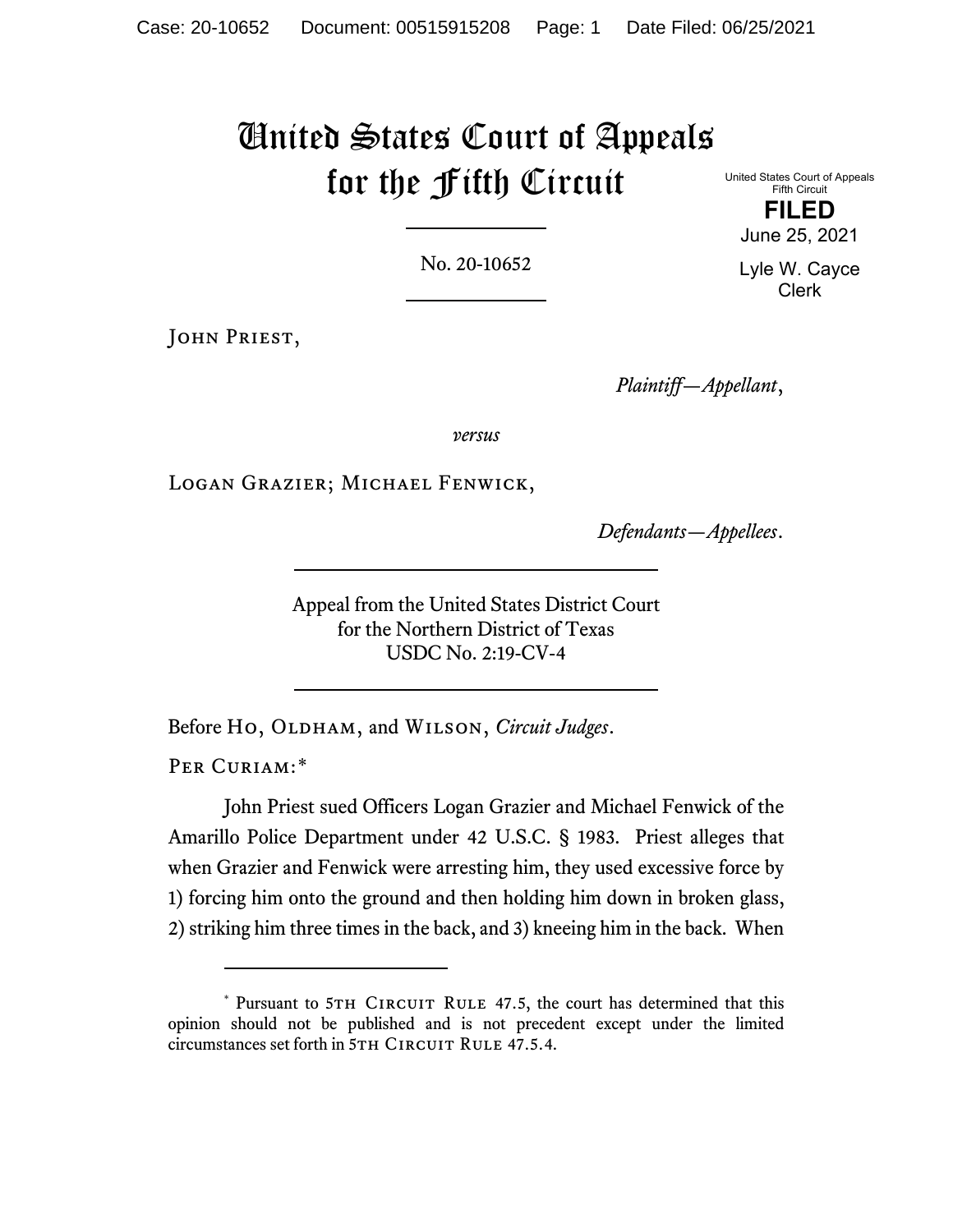they encountered Priest, who was uncommunicative and behaving erratically, Grazier and Fenwick did not know that he was experiencing a diabetic emergency. The district court granted Grazier and Fenwick summary judgment, concluding they were entitled to qualified immunity. Priest appeals, contending that there are genuine disputes of material fact about whether he resisted arrest and whether the officers used excessive force. Finding no genuine dispute of material fact, we AFFIRM.

# **I.**

Around 11:00 p.m. on January 9, 2017, Officer Grazier was on patrol in Amarillo, Texas. Grazier saw Priest's car stopped in the middle of the road, straddling two lanes, impeding traffic, and with the engine running. Grazier also observed two people walking away from Priest's car. When Grazier pulled his patrol car behind Priest's car, Priest tapped his brakes. Initially, Grazier thought Priest was about to flee. But Priest stopped when Grazier turned on his emergency lights.

Much of what happened next was captured by Grazier's dash cam, which recorded the incident. Grazier exited his patrol car and approached Priest's car. Grazier saw Priest sitting in the driver's seat, sweating profusely, shaking his head, and behaving oddly.Grazier tapped Priest's window, telling Priest to roll down the window or open the door, which was locked. Grazier also saw Priest reach towards his pockets and the gear shift several times.

As Grazier was trying to speak with Priest, Officer Fenwick arrived on the scene. Fenwick tried opening the front passenger's side door, but it was also locked. During this time, Priest did not respond to the officers' entreaties, but he also did not try to flee.

After two minutes of trying to talk to Priest and get him to roll down his window or open his door, Grazier broke the rear driver's side window.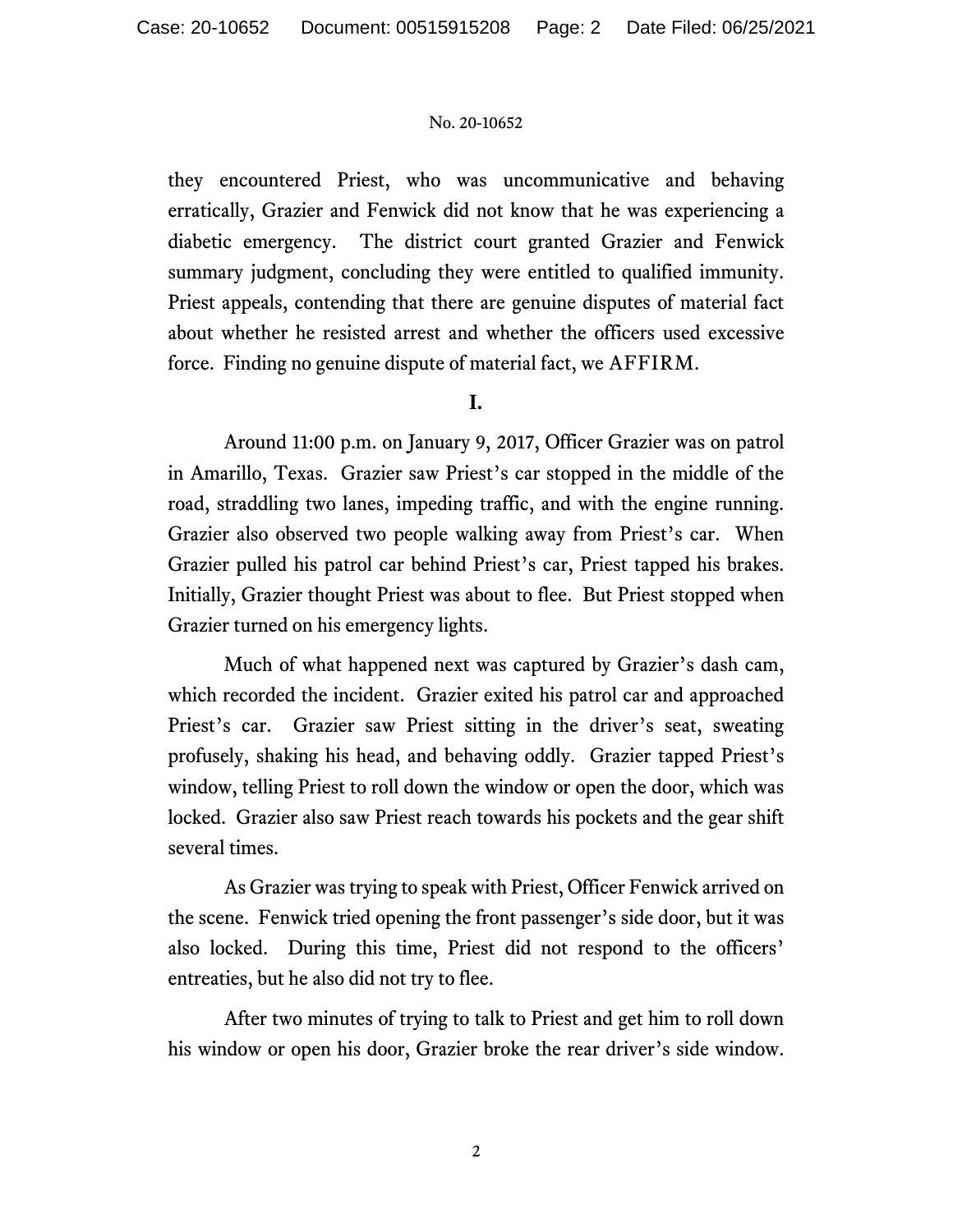The shattered glass fell onto the ground next to the car. And Priest started rubbing his head and waving his arms even more frantically.

Through the shattered window, Fenwick opened the front driver's side door of Priest's car, unbuckled Priest's seatbelt, and pulled on Priest's right arm to remove him. One of the officers ordered Priest to "get out of the car." Priest's left arm got caught in the seatbelt, and he fell to the ground on top of the broken glass. Attempting to bring him under control, Grazier and Fenwick then placed their weight on Priest, who was face down. As a result, the broken glass on the pavement cut Priest's face.

Fenwick later testified that, in the moment, he did not think about Priest's placement on the pavement. He was focused instead on preventing Priest from "getting away from officers or pulling away from officers. And the quickest and safest way to do that was to [go to] the ground immediately, outside the vehicle." Fenwick also testified that it would have been unsafe to roll Priest away from the glass.

On the ground, Priest kicked his legs and screamed.Though Grazier was able to handcuff Priest's left hand, he had more difficulty controlling Priest's right hand, which for at least part of the time was under Priest (and thus also under the officers' weight). Fenwick struck Priest three times in the back, after which Grazier was able to grasp and handcuff Priest's right hand. Even after being handcuffed, Priest continued to kick his legs and scream. Grazier and Fenwick tried to sit Priest up, but Priest leaned away from Grazier and fell to the right.Grazier then kneed Priest in the back. Shortly thereafter, and for the rest of the encounter, Priest became more subdued.

Grazier and Fenwick noticed that Priest's head was bleeding, and Grazier called for an ambulance. As they waited for the ambulance, Fenwick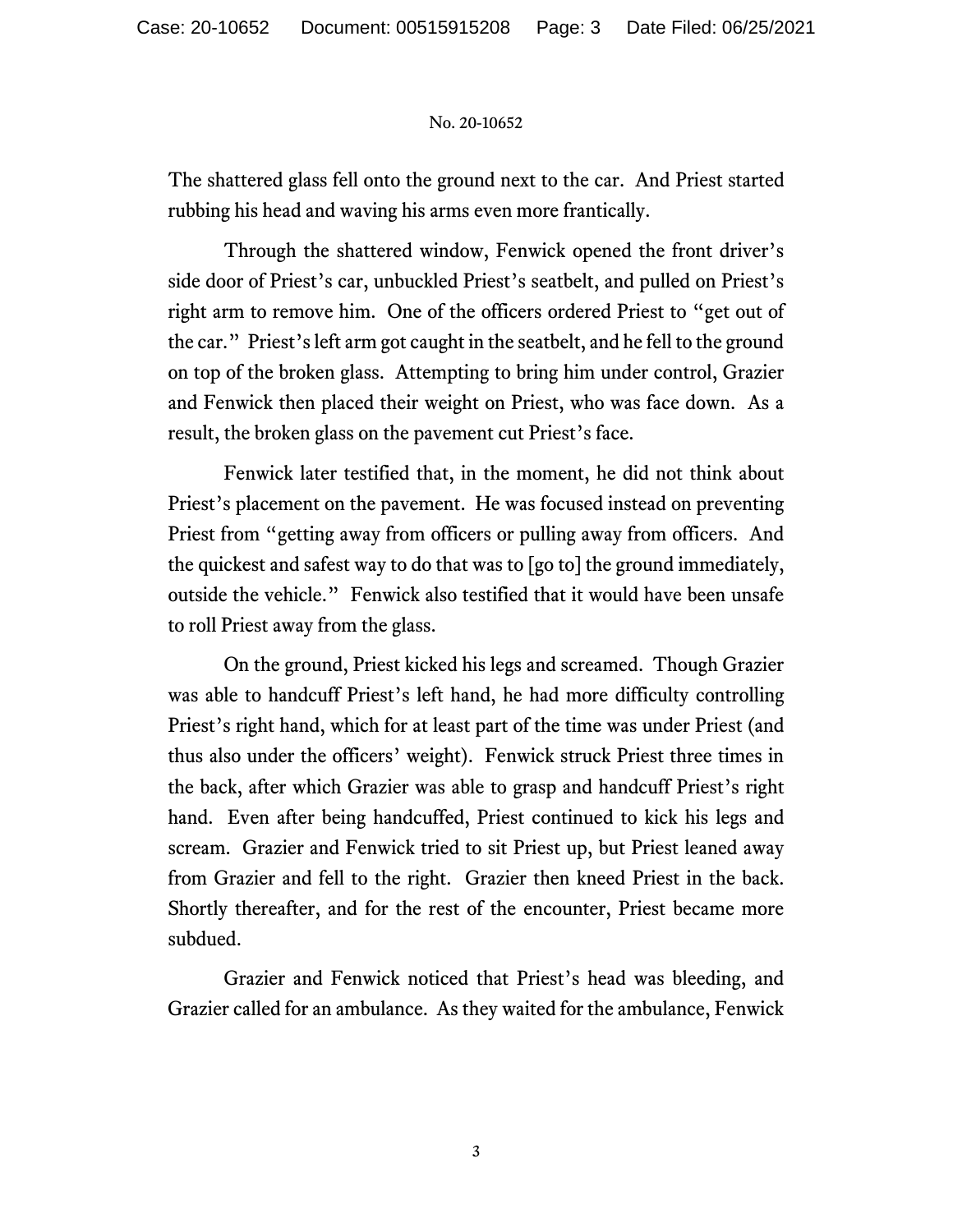retrieved a first-aid kit, and Grazier applied pressure to the cuts on Priest's face. Then, Fenwick searched Priest and found marijuana in his pockets.

Eventually, paramedics determined that Priest had Type 1 diabetes and that his blood sugar had dropped to a dangerously low level, which explained his odd behavior. But Grazier and Fenwick did not know any of that when they were arresting Priest. Indeed, Priest testified that he does not remember interacting with Grazier or Fenwick, or anything at all about the encounter until he woke up in the ambulance.

Two years later, Priest sued Grazier, Fenwick, and the City of Amarillo under 42 U.S.C. § 1983, the Americans with Disabilities Act, and the Rehabilitation Act of 1973. The City of Amarillo moved to dismiss the claims against it, and the district court granted this Rule 12(b)(6) motion, leaving Grazier and Fenwick as the sole defendants.

In his remaining § 1983 claims, Priest alleged that Grazier and Fenwick used excessive force by holding him down in broken glass, striking him three times in the back, and kneeing him in the back. Grazier and Fenwick interposed the defense of qualified immunity and moved for summary judgment. The district court agreed that Grazier and Fenwick were entitled to qualified immunity and granted their motion.

Priest appeals, challenging summary judgment in favor of Grazier and Fenwick based on qualified immunity. Priest contends that there are genuine disputes of material fact about whether he actively resisted arrest and whether Grazier and Fenwick used excessive force. Accordingly, Priest asks that we vacate the summary judgment and remand the case for further proceedings.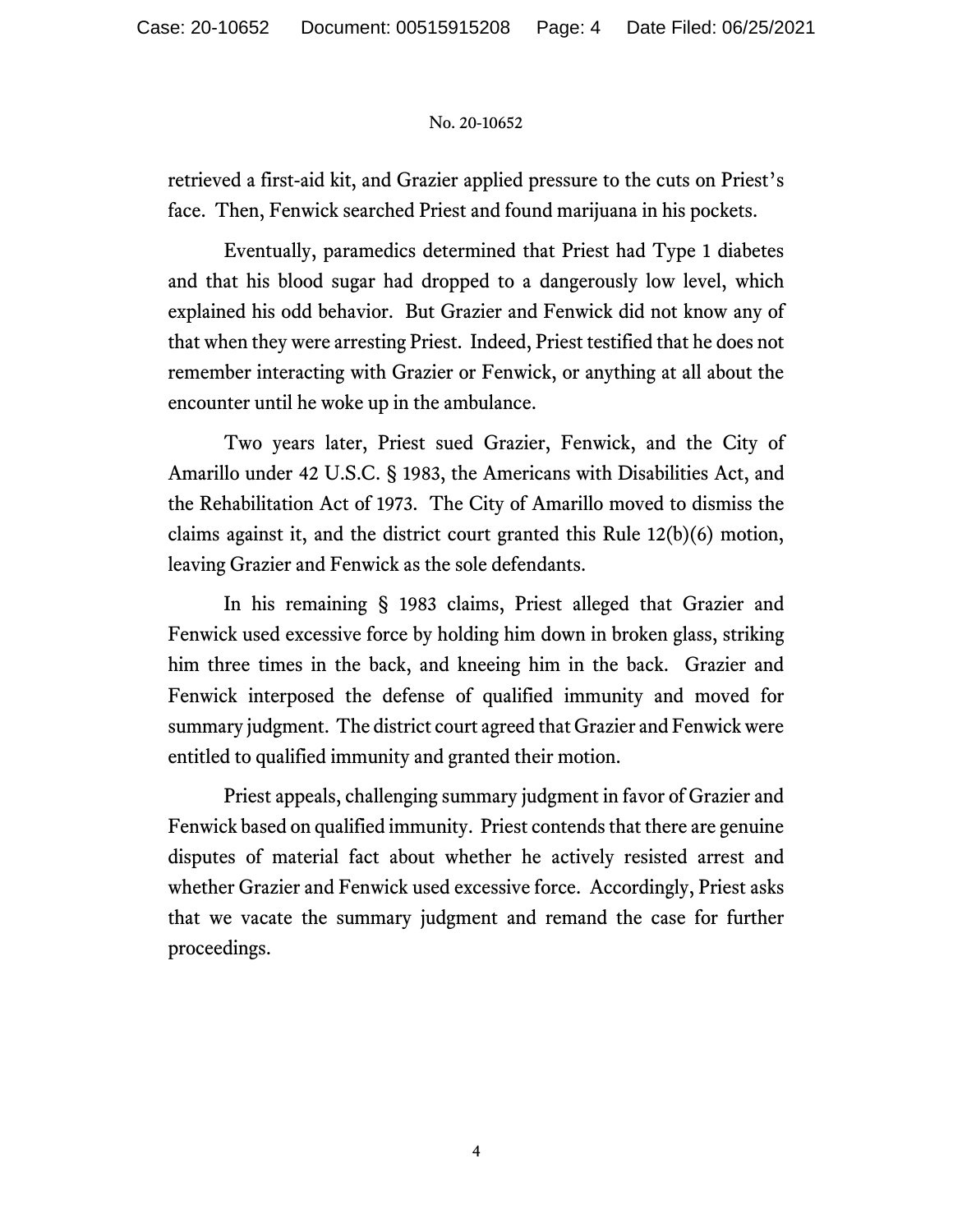## **II.**

We review a summary judgment de novo, "applying the same legal standards as the district court." *Condrey v. SunTrust Bank of Ga*., 429 F.3d 556, 562 (5th Cir. 2005). Summary judgment is appropriate when "the movant shows that there is no genuine dispute as to any material fact and the movant is entitled to judgment as a matter of law." FED. R. CIV. P. 56(a). "Although we review evidence in the light most favorable to the nonmoving party, we assign greater weight, even at the summary judgment stage, to the facts evident from video recordings taken at the scene." *Carnaby v. City of Houston*, 636 F.3d 183, 187 (5th Cir. 2011) (citing *Scott v. Harris*, 550 U.S. 372, 380–81 (2007)).

Notably, a "qualified immunity defense alters the usual summary judgment burden of proof. Once an official pleads the defense, the burden then shifts to the plaintiff, who must rebut the defense by establishing a genuine fact issue as to whether the official's allegedly wrongful conduct violated clearly established law." *Brown v. Callahan*, 623 F.3d 249, 253 (5th Cir. 2010) (citation omitted).

## **III.**

"Qualified immunity protects government officials from civil liability in their individual capacity to the extent that their conduct does not violate clearly established statutory or constitutional rights." *Cass v. City of Abilene*, 814 F.3d 721, 728 (5th Cir. 2016) (per curiam). It protects "all but the plainly incompetent or those who knowingly violate the law." *Malley v. Briggs*, 475 U.S. 335, 341 (1986).

To avoid summary judgment based on qualified immunity, Priest must rebut Grazier's and Fenwick's defense with evidence "(1) that the officer[s] violated a federal statutory or constitutional right and (2) that the unlawfulness of the conduct was 'clearly established at the time.'" *Rich v.*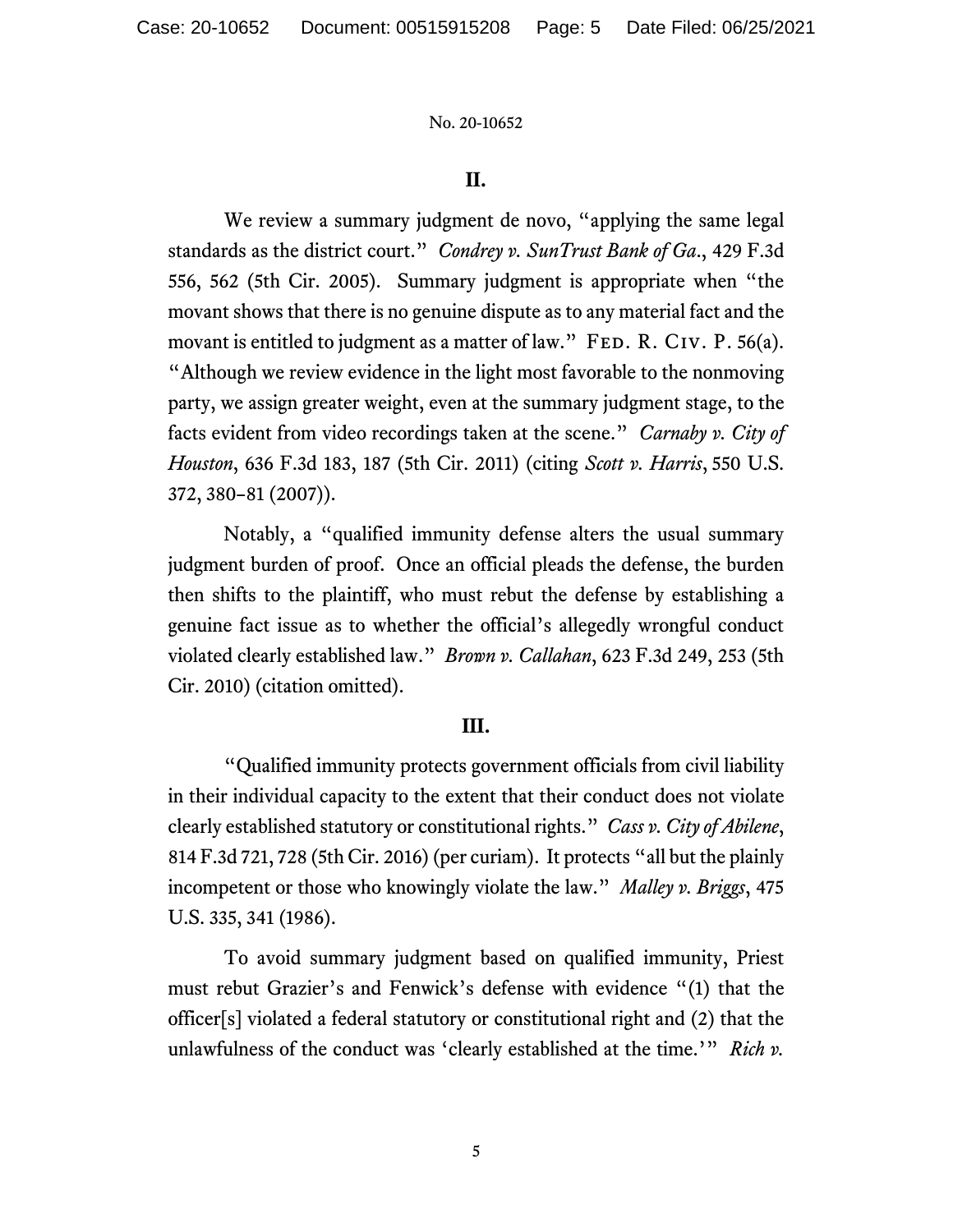*Palko*, 920 F.3d 288, 294 (5th Cir. 2019) (quoting *District of Columbia v. Wesby*, 138 S. Ct. 577, 589 (2018)). "We can analyze the prongs in either order or resolve the case on a single prong." *Garcia v. Blevins*, 957 F.3d 596, 600 (5th Cir. 2020) (citing *Morrow v. Meachum*, 917 F.3d 870, 874 (5th Cir. 2019)), *cert. denied*, 141 S. Ct. 1058 (2021).

Priest contends that Grazier and Fenwick violated his Fourth Amendment rights by using excessive force at three discrete points in their encounter: by holding him down in broken glass, striking him three times, and kneeing him in the back. Further, Priest asserts that in using force as they did, Grazier and Fenwick violated clearly established law because Priest was not resisting arrest when the force was used.

To determine whether force is reasonable, and thus not violative of the Fourth Amendment, or excessive, such that it traverses the Amendment's protections, we consider "the severity of the crime at issue, whether the suspect poses an immediate threat to the safety of the officers or others, and whether he is actively resisting arrest or attempting to evade arrest by flight." *Graham v. Connor*, 490 U.S. 386, 396 (1989). "The 'reasonableness' of a particular use of force must be judged from the perspective of a reasonable officer on the scene, rather than with the 20/20 vision of hindsight." *Id.* "But an exercise of force that is reasonable at one moment can become unreasonable in the next if the justification for the use of force has ceased." *Lytle v. Bexar County*, 560 F.3d 404, 413 (5th Cir. 2009).

An official violates clearly established law if "at the time of the challenged conduct, . . . every reasonable official would [have understood] that what he is doing violates [the asserted] right." *Ashcroft v. al-Kidd*, 563 U.S. 731, 741 (2011) (second alteration in original) (internal quotation marks and citation omitted). It is not necessary to have "a case directly on point,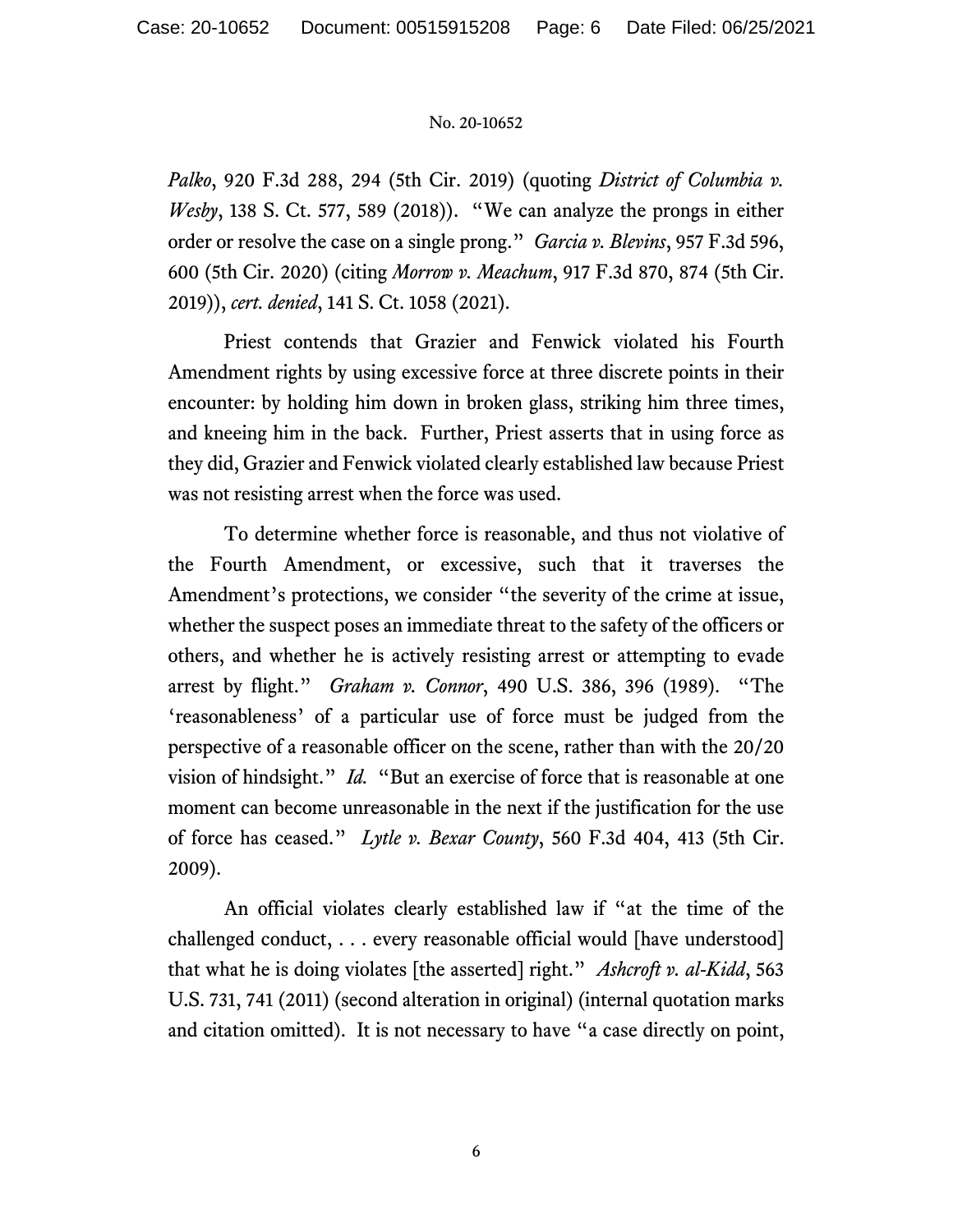but existing precedent must have placed the statutory or constitutional question beyond debate." *Id.*

It is unnecessary for us to address Priest's argument that the force used by Grazier and Fenwick was excessive under the Fourth Amendment because regardless, Priest fails to show that Grazier and Fenwick violated clearly established law by using force as they did to bring him under control. *See Griggs v. Brewer*, 841 F.3d 308, 315 (5th Cir. 2016) (affirming grant of qualified immunity because "no authority establish[ed] that it was unreasonable for an officer to use non-deadly punches to gain control of the arms of a . . . resisting suspect"). This is so because Priest offers no evidence genuinely to dispute the officers' evidence that they perceived Priest to be resisting arrest when they employed the force at issue. We examine each use of force in turn.

## **A.**

First, Priest contends that Grazier and Fenwick used excessive force in violation of clearly established law by forcing him onto the pavement and then holding him down in broken glass. When Grazier broke Priest's car window, the shattered glass fell onto the ground next to the car. After being removed from his car, Priest fell to the adjacent ground (and on top of the shattered glass). In their effort to subdue him, Grazier and Fenwick kept Priest on the ground by placing their body weight on him.This caused the broken glass to cut Priest's face.

As regrettable as Priest's injuries are, Grazier and Fenwick are entitled to qualified immunity. In a series of non-precedential but analogous cases, we have held that qualified immunity protects officers who force noncompliant suspects to the ground for handcuffing. *See, e.g.*, *Tennyson v. Villarreal*, 801 F. App'x 295, 296 (5th Cir. 2020) (holding that officers were entitled to qualified immunity as to excessive force claim where they "had to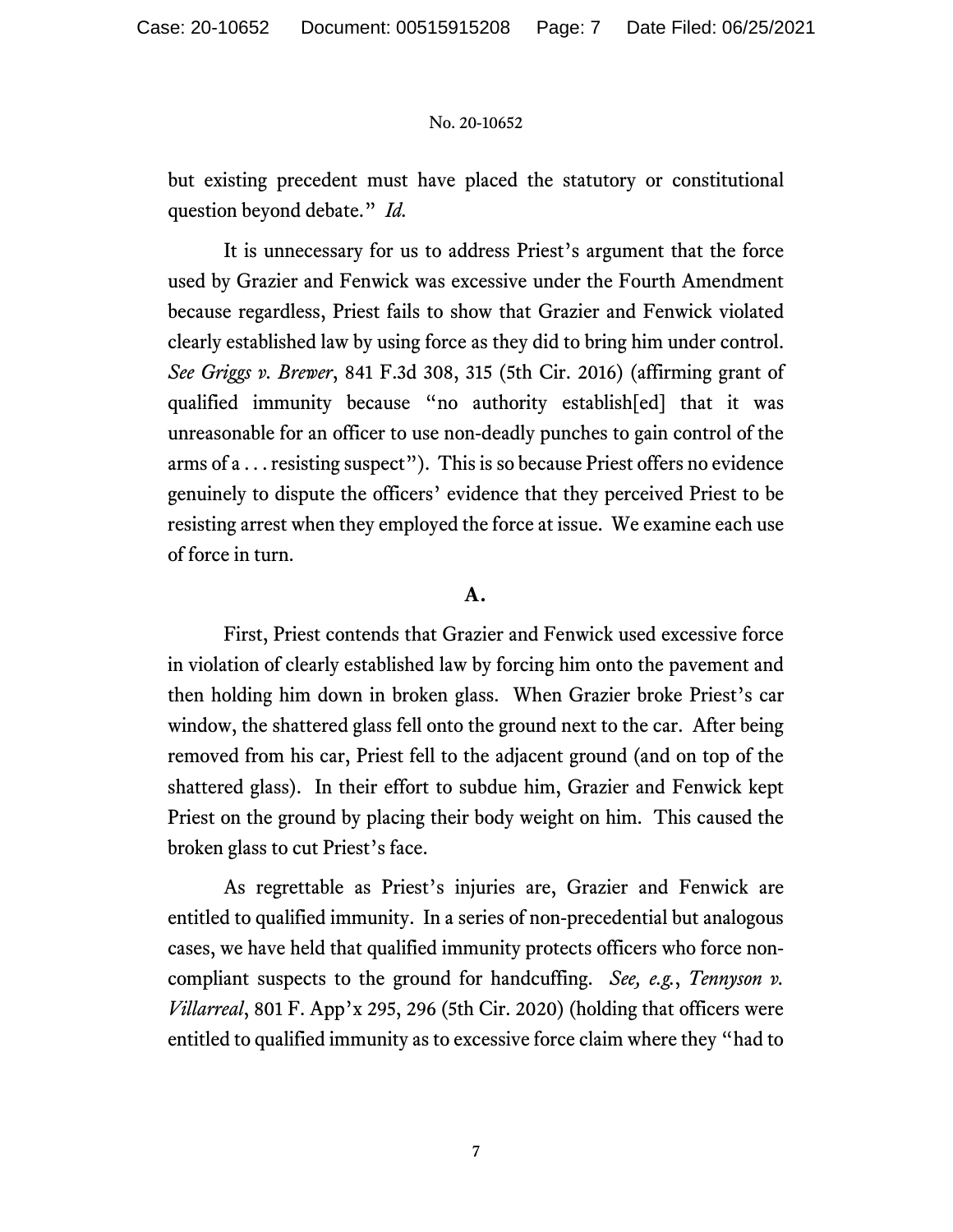take [plaintiff] to the ground to handcuff him because of his noncompliance") (per curiam); *Ibarra v. Harris County*, 243 F. App'x 830, 835 (5th Cir. 2007) (holding that officer was entitled to qualified immunity for "forc[ing] [plaintiff] to the ground to handcuff him because he was noncompliant")(per curiam). Here, the dash cam video substantiates Grazier's and Fenwick's testimony that Priest did not comply with their repeated instructions to roll down his window, open his door, and get out of his car.In the face of this non-compliance, Grazier and Fenwick did not violate clearly established law by forcing Priest to the ground to handcuff him.

Priest counters that although Grazier and Fenwick may have been justified in removing him from his car, they were not justified in holding him down in broken glass. Indeed, Grazier and Fenwick both testified that they knew the broken glass was on the ground next to the car.But "[t]he 'reasonableness' of a particular use of force must be judged from the perspective of a reasonable officer on the scene," *Graham*, 490 U.S. at 396, and Priest offers no evidence that contradicts the record in support of the officers on this score. Fenwick testified that, in the moment, he did not think about Priest's placement on the pavement, focusing instead on preventing Priest from "getting away from officers or pulling away from officers. And the quickest and safest way to do that was to [go to] the ground immediately, outside the vehicle." Moving Priest away from the glass might have allowed him to "break free or injure [himself] or injure any of the officers." Given the dangers involved in moving Priest away from the glass, it was not objectively unreasonable for Grazier and Fenwick to keep Priest on the ground next to the car while they tried to bring him under control.

Priest also counters that because Grazier and Fenwick never felt the need for deadly force, there is a genuine dispute of material fact about whether they needed to hold him down in broken glass. It is true that the officers did not use deadly force; Grazier and Fenwick first verbally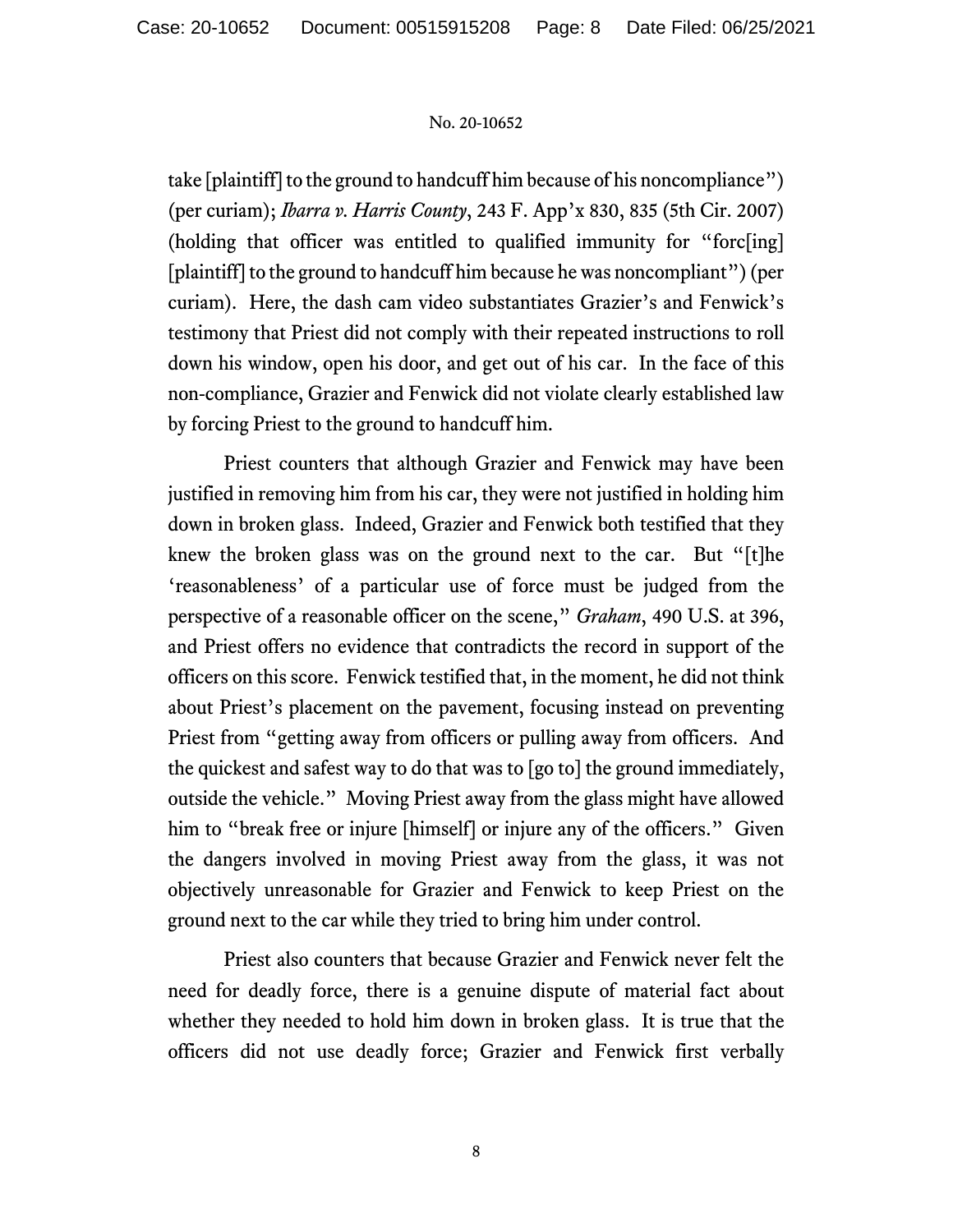instructed Priest, then broke his window, and then forced him to the ground. By "not immediately resort [ing] to overwhelming force," Grazier and Fenwick used "the type of 'measured and ascending' force . . . that this court has approved." *Defrates v. Podany*, 789 F. App'x 427, 433 (5th Cir. 2019) (quoting *Poole v. City of Shreveport*, 691 F.3d 624, 629 (5th Cir. 2012)). If anything, far from creating a genuine dispute of material fact, the lack of deadly force further supports Grazier's and Fenwick's qualified immunity. Accordingly, the district court properly determined that Grazier and Fenwick were entitled to qualified immunity for putting Priest on the ground and holding him there.

# **B.**

Next, Priest contends that Fenwick used excessive force by striking Priest three times with his hands as the officers continued to try to bring Priest under control. After Grazier and Fenwick pinned Priest to the ground, Grazier handcuffed Priest's left hand "fairly quickly." But Grazier had more difficulty handcuffing Priest's right hand. To free Priest's right hand, Fenwick struck Priest three times in the back. Grazier handcuffed Priest's right hand thereafter.

If the officers reasonably perceived that Priest was resisting being handcuffed at this juncture, Fenwick did not violate clearly established law by striking Priest in the back. *See Griggs*, 841 F.3d at 315. In his deposition, Fenwick testified that Priest "was pulling his hands away from us and refusing to surrender control of his hands."Fenwick further testified that Priest was "resisting . . . and actively preventing us from securing him in handcuffs."Grazier's incident report corroborates Fenwick's account, stating that "Priest continued to roll around on the ground" as the officers "attempted to gain control of his hands." Thus, Fenwick's testimony and Grazier's incident report indicate that Priest was resisting handcuffing.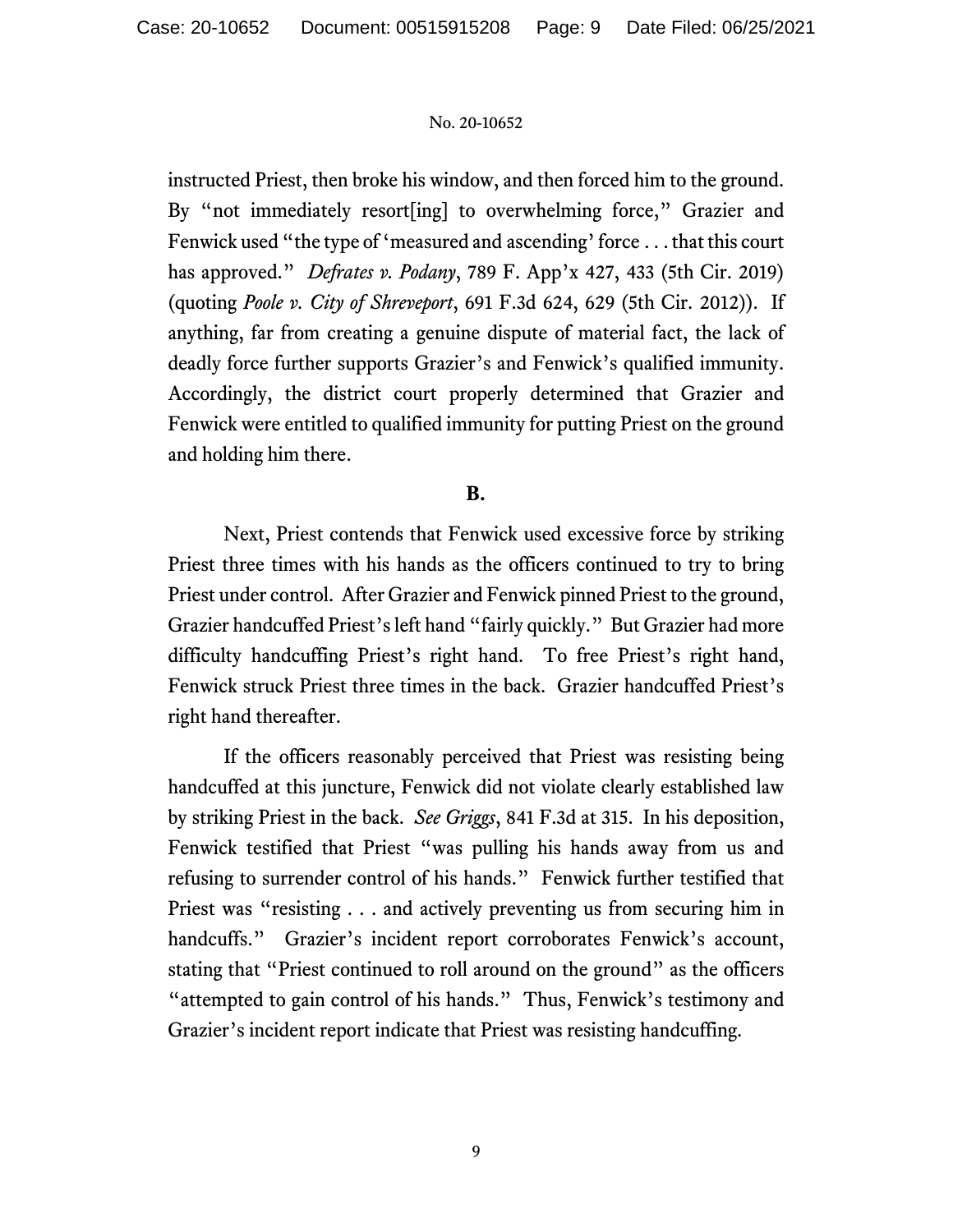Priest has no independent recollection of the events. But he contends that "Grazier's dash camera video and Grazier's deposition testimony establish that Priest was not refusing to surrender his hand but was physically unable to move it from underneath his body because the officers were holding him down on top of it." He reasons that this evidence at least gives rise to a fact dispute about whether he continued to resist the officers, such that summary judgment on this particular use of force was improper. But the dash cam video at this instance does not establish anything of the sort; the video only shows Grazier and Fenwick on top of Priest, and they block a clear view of what Priest was doing.Because the dash cam video is at best inconclusive, it does not suffice to create a genuine dispute of material fact regarding Priest's resistance.

Neither does Grazier's deposition testimony. In it, Grazier simply agreed that Priest's right arm "was pinned underneath the body weight of Mr. Priest, [Grazier himself], and Officer Fenwick."Again, this statement does not indicate whether Priest continued to resist handcuffing—something about which Grazier was not asked regarding this specific use of force. And, the statement does not contradict Fenwick's testimony and Grazier's incident report, which both indicate that Priest resisted handcuffing while on the ground. In the absence of competent summary judgment evidence to the contrary, there is no genuine dispute that a reasonable officer could have perceived Priest as resisting at the moment Fenwick struck him three times. And if Priest was resisting, Fenwick's hand strikes did not violate clearly established law. *Griggs*, 841 F.3d at 315. It follows that the district court properly granted Fenwick qualified immunity for striking Priest in the back.

# **C.**

Finally, Priest contends that Grazier used excessive force by kneeing him in the back after he was handcuffed. Priest asserts that even though he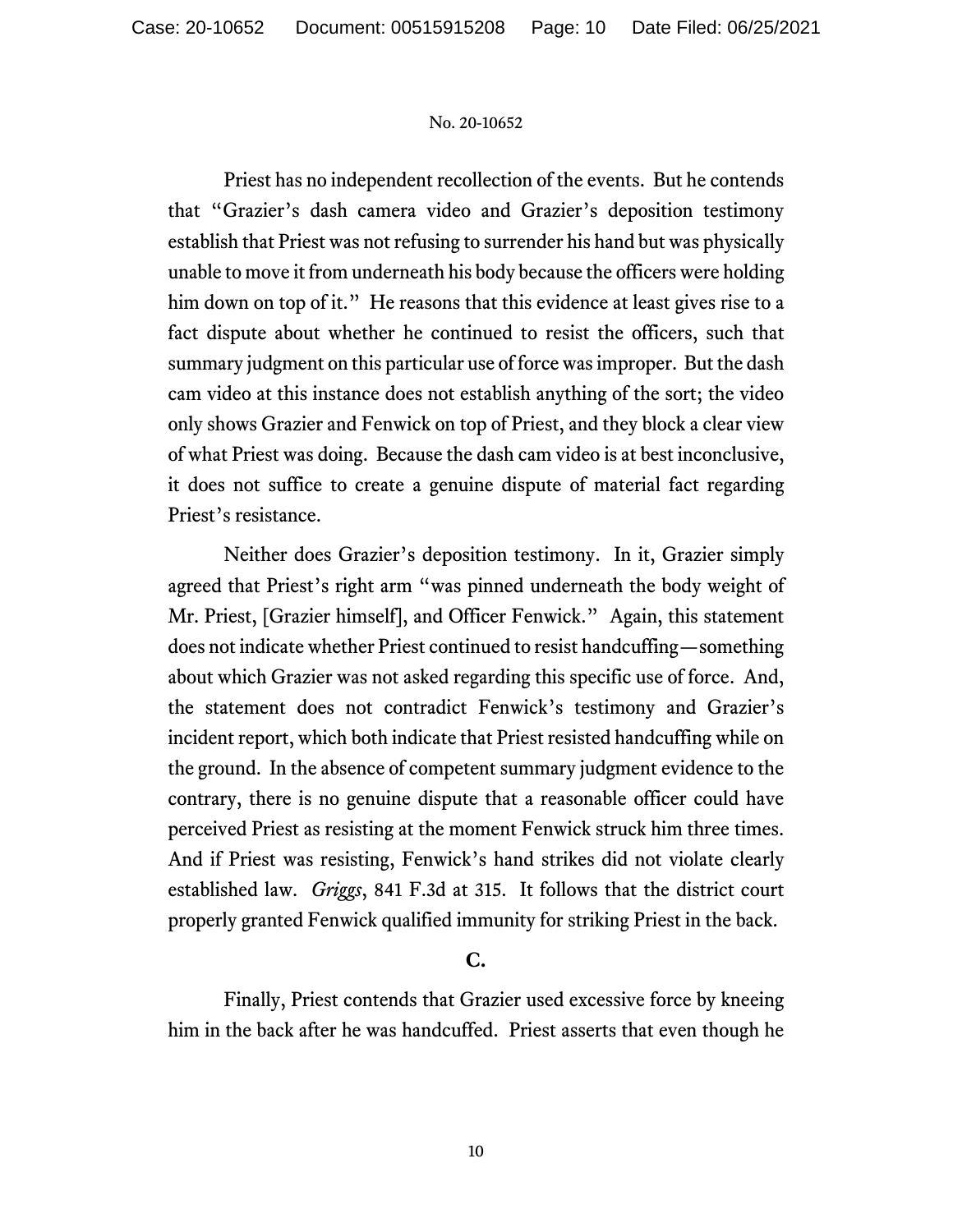was cuffed and bleeding profusely, Grazier nonetheless rolled him onto his side and kneed him in the back. But the record clearly, and without any genuine dispute of fact, belies Priest's version of events.

Grazier testified that Priest rolled to his side on his own after Grazier tried sitting Priest up.The dash cam video in fact shows Priest leaning away from Grazier and falling to the right.Grazier also testified that Priest continued to resist arrest even after being handcuffed. Again, the dash cam video shows a handcuffed Priest yelling and kicking his legs.A reasonable officer could have perceived this behavior as resisting arrest.*Cf. Griggs*, 841 F.3d at 314 ("Here, we must conclude that, under the totality of the circumstances—that is, a late-night traffic stop involving a clearly drunk and obstinate individual, lurching to the side . . . would, to a reasonable police officer, amount to resistance to arrest."); *see also Omokaro v. Whitemyer*, 205 F.3d 1338 (5th Cir. 1999) (unpublished) (finding that "a reasonable officer could have perceived his  $\dots$  rolling around, screaming and yelling  $\dots$  as threatening or resisting arrest in such a way as to demand physical force").

Priest counters that when Grazier kneed him, he was already in handcuffs, on the ground, and blocked in by the car door, Grazier and Fenwick. Priest asserts that, in this position, he did not pose a serious risk of resistance or flight. But as explained above, Priest's contention is based on hindsight logic, not on evidence competent to create a genuine fact dispute. The actual evidence*—*the dash cam video and Grazier's corresponding testimony*—*shows Priest behaving in ways a reasonable officer could perceive as resistance. *See Carnaby*, 636 F.3d at 187.In response to this reasonably perceived resistance, Grazier did not violate clearly established law by kneeing Priest in the back. *See Defrates*, 789 F. App'x at 434–35 (affirming qualified immunity for officer who kneed resistant plaintiff). The district court therefore properly granted Grazier summary judgment as to this claim.